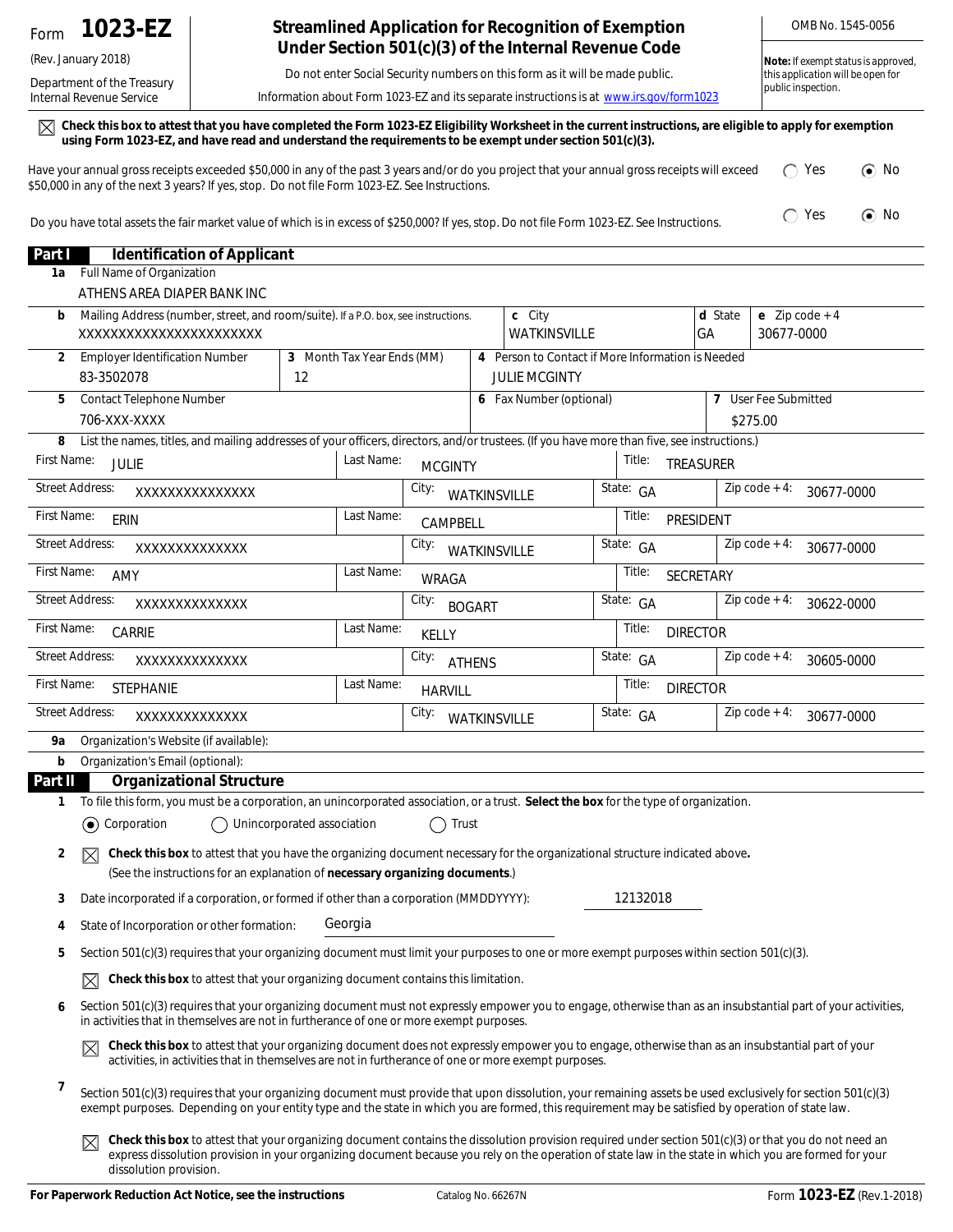|          | Form 1023-EZ (Rev. 1-2018)                                                                        | Page $\blacktriangle$ |
|----------|---------------------------------------------------------------------------------------------------|-----------------------|
| Part III | <b>Your Specific Activities</b>                                                                   |                       |
|          | Briefly describe the organization's mission or most significant activities (limit 250 characters) |                       |
|          | TO DDOUDE ACCECETO QUEAN DIADEDE EOD DADIEC AND VOLINO QUILDDEN IN THE ATHENIC OA COMMUNITY       |                       |

TO PROVIDE ACCESS TO CLEAN DIAPERS FOR BABIES AND YOUNG CHILDREN IN THE ATHENS, GA COMMUNITY

Enter the appropriate 3-character NTEE Code that best describes your activities (See the instructions): **2**

To qualify for exemption as a section 501(c)(3) organization, you must be organized and operated exclusively to further one or more of the following purposes. By checking the box or boxes below, you attest that you are organized and operated exclusively to further the purposes indicated. **Check all that apply**. **3**

| $\boxtimes$ Charitable                                         | Religious | Educational                                         |
|----------------------------------------------------------------|-----------|-----------------------------------------------------|
| Scientific                                                     | Literary  | Testing for public safety                           |
| To foster national or international amateur sports competition |           | $\top$ Prevention of cruelty to children or animals |

- **4** To qualify for exemption as a section 501(c)(3) organization, you must:
	- Refrain from supporting or opposing candidates in political campaigns in any way.
	- Ensure that your net earnings do not inure in whole or in part to the benefit of private shareholders or individuals (that is, board members, officers, key management employees, or other insiders).
	- Not further non-exempt purposes (such as purposes that benefit private interests) more than insubstantially.
	- Not be organized or operated for the primary purpose of conducting a trade or business that is not related to your exempt purpose(s).
	- Not devote more than an insubstantial part of your activities attempting to influence legislation or, if you made a section 501(h) election, not normally make expenditures in excess of expenditure limitations outlined in section 501(h).
	- Not provide commercial-type insurance as a substantial part of your activities.

 $\boxtimes$  **Check this box** to attest that you have not conducted and will not conduct activities that violate these prohibitions and restrictions.

| 5 Do you or will you attempt to influence legislation?<br>(If yes, consider filing Form 5768. See the instructions for more details.)                                                        | Yes | $\oslash$ No      |
|----------------------------------------------------------------------------------------------------------------------------------------------------------------------------------------------|-----|-------------------|
| 6 Do you or will you pay compensation to any of your officers, directors, or trustees?<br>-----------------------<br>(Refer to the instructions for a definition of compensation.)           | Yes | $\circledcirc$ No |
| 7 Do you or will you donate funds to or pay expenses for individual(s)?<br>____________________________________                                                                              | Yes | $\circledcirc$ No |
| 8 Do you or will you conduct activities or provide grants or other assistance to individual(s) or organization(s) outside the United<br>States?                                              | Yes | $\mathcal{O}$ No  |
| 9 Do you or will you engage in financial transactions (for example, loans, payments, rents, etc.) with any of your officers, directors,<br>or trustees, or any entities they own or control? | Yes | $\circledcirc$ No |
| 10 Do you or will you have unrelated business gross income of \$1,000 or more during a tax year?<br>_________________                                                                        | Yes | $\circledcirc$ No |
| 11 Do you or will you operate bingo or other gaming activities?                                                                                                                              | Yes | $\circledcirc$ No |
| 12 Do you or will you provide disaster relief?                                                                                                                                               | Yes | $\circledcirc$ No |
|                                                                                                                                                                                              |     |                   |

## **Part IV Foundation Classification**

Part IV is designed to classify you as an organization that is either a private foundation or a public charity. Public charity status is a more **favorable tax status than private foundation status.**

- **1** Are you applying for recognition as a church, school, or hospital (described in section 170(b)(1)(A)(i), (ii), or (iii) of the Internal  $\bigcirc$  Yes  $\mathcal G$  No Revenue Code)? If yes, stop. Do not file Form 1023-EZ. See Instructions
- **2** If you qualify for public charity status, check the appropriate box (**2a 2c** below) and skip to **Part V** below.
	- **a**  $\bigcirc$  Select this box to attest that you normally receive at least one-third of your support from public sources or you normally receive at least 10 percent of your support from public sources and you have other characteristics of a publicly supported organization. **Sections 509(a)(1) and 170(b)(1)(A)(vi)**.  $\cal{Q}$
	- **b** Select this box to attest that you normally receive more than one-third of your support from a combination of gifts, grants, contributions, membership fees, and gross receipts (from permitted sources) from activities related to your exempt functions and normally receive not more than one-third of your support from investment income and unrelated business taxable income. **Section 509(a)(2).**
	- **Select this box** to attest that you are operated for the benefit of a college or university that is owned or operated by a governmental unit. **Sections 509(a)(1)** and 170(b)(1)(A)(iv).
- If you are not described in items **2a 2c** above, you are a private foundation. As a private foundation, you are required by section 508(e) to have specific provisions in your organizing document, unless you rely on the operation of state law in the state in which you were formed to meet these requirements. These specific provisions require that you operate to avoid liability for private foundation excise taxes under sections 4941-4945. **3**

Select this box to attest that your organizing document contains the provisions required by section 508(e) or that your organizing document does not need to include the provisions required by section 508(e) because you rely on the operation of state law in your particular state to meet the requirements of section 508(e). (See the instructions for explanation of the section 508(e) requirements.)

E70